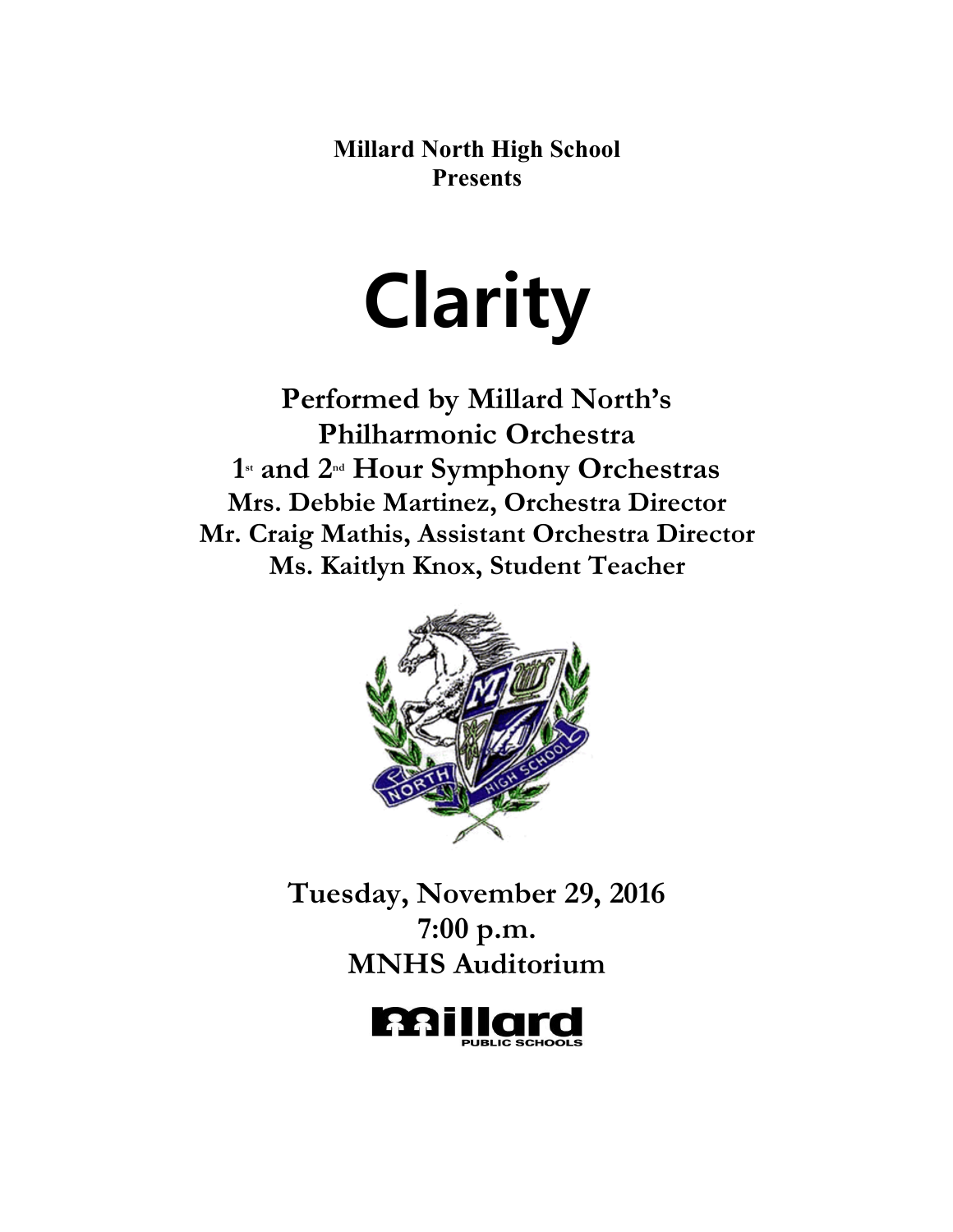Philharmonic Orchestra *Clarity vs. Opacity*

Serenade for Strings (Finale) Piotr Ilyich Tchaikovsky, arr. Richard Meyer

Symphony for Strings No. 1 Jeffrey S. Bishop II. Aubade

Darkened Shadows Joshua Reznicow Gracie Schweers – violin solo

# 2<sup>nd</sup> Hour Symphony Orchestra *Clarity of Object*

North Star to Freedom Soon Hee Newbold

Ice Sculptures Brian Balmages Kelson Welker, Christian Fritz – cello soloists; Whitney Loneman - piano

Matthew Halbur – violin solo

Crystallize Lindsey Stirling, arr. Matthew Halbur

1<sup>st</sup> Hour Symphony Orchestra *Clarity of Purpose*

"Un bel di, Vedremo" from *Madame Butterfly* Giacomo Puccini, arr. Harry Alshin

A Prayer for Peace (Avner's theme from *Munich*) John Williams Reneé Wehrle - conductor; Betty Wang – violin solo; Elizabeth Hill – cello solo

My Shot from *Hamilton* Miranda, Johnson, Muchita, Harvey, Troutman, Wallace arr. Larry Moore Evan Wohlers - vocals; Pranita Devaraju – drum set

Combined Orchestras

Carol of the Bells Traditional, arr. Michael Hopkins

Josh Pace - guest conductor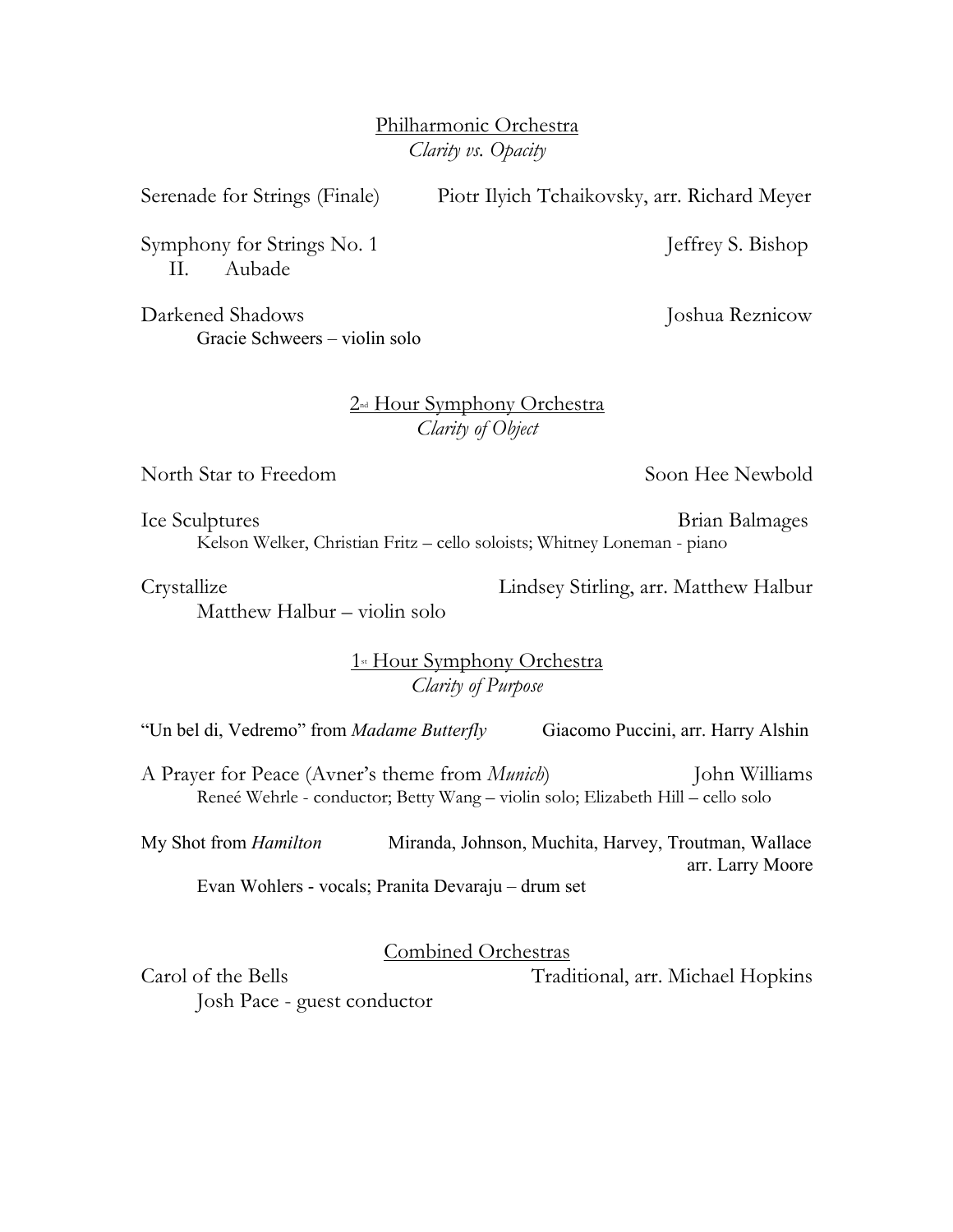## **Philharmonic Orchestra**

#### **Violin A**

Aishwa Amin Timerra Chisham Brandon Gardner Danielle Glasgow Robyn Handley Kelley Kim\*1 Vasavi Kotipalli Sarah Lee Ryan Mendez\* Teghan Mottl Carly Priest Owen Quirino Ramya Rengarajan Gracie Schweers\* Maggie Turner Lorin Utsch Elaine Whetstine Casey Wilkinson Rebecca Wright

1 = All State Orchestra  $* = Section$  Leader Team

## **Violin B**

Teju Boinpally\* Shreya Chada Jamison Dresser Liyang Guo Justice Kahler Rianna Kopcho \* Cole Lao Jaina Olari Ian Parmley Zoë Petersen Niheala Ponnatha Anjali Pullabhotla Kenzie Spigner Juhi Thakker \* Megan Townsend Emily Vaiz Vaughn Purcell Felicia Xiong

#### **Viola**

Jax Bruns Megan Case Mandy Eason Chase Frederick Marcus Keen Jonathon Keller Michelle Kim Cara Lund \* Naomi Martinez \* Shivani Mudhelli Kaedyn Niemeyer Ellie Siebe-Walles Addison Williams\* **Cello**

Marissa Clark Logan Dunlop \* Blake Henderson-Bryant Julia Loneman A. J. Newsome Carl Olson Alec Randazzo Anders Rosoy Orion Shnayder Abby Siebe-Walles \* Ceci Stevens Amelia Tesch Elle Waterhouse Willow Westerman Ella Williams \*

### **Bass**

Caden Bair Shaunak Datta Bryce Herrington

Student Leadership:

1<sup>st</sup> hour: Presidents: Reneé Wehrle, Helen Whetstine 2<sup>nd</sup> hour: Presidents: Brianna Donahue, Chloe Tesch

Philharmonic Orchestra: Presidents: Amelia Tesch, Elaine Whetstine, Addison Williams Millard North Orchestra would like to thank Mr. Craig Mathis for recording our performances to CD for our IB grade. Thanks also to our class managers and set-up crews for their help preparing the stage. Finally, thanks to the MN Fine Arts Department and Administrative Team for their incredible support!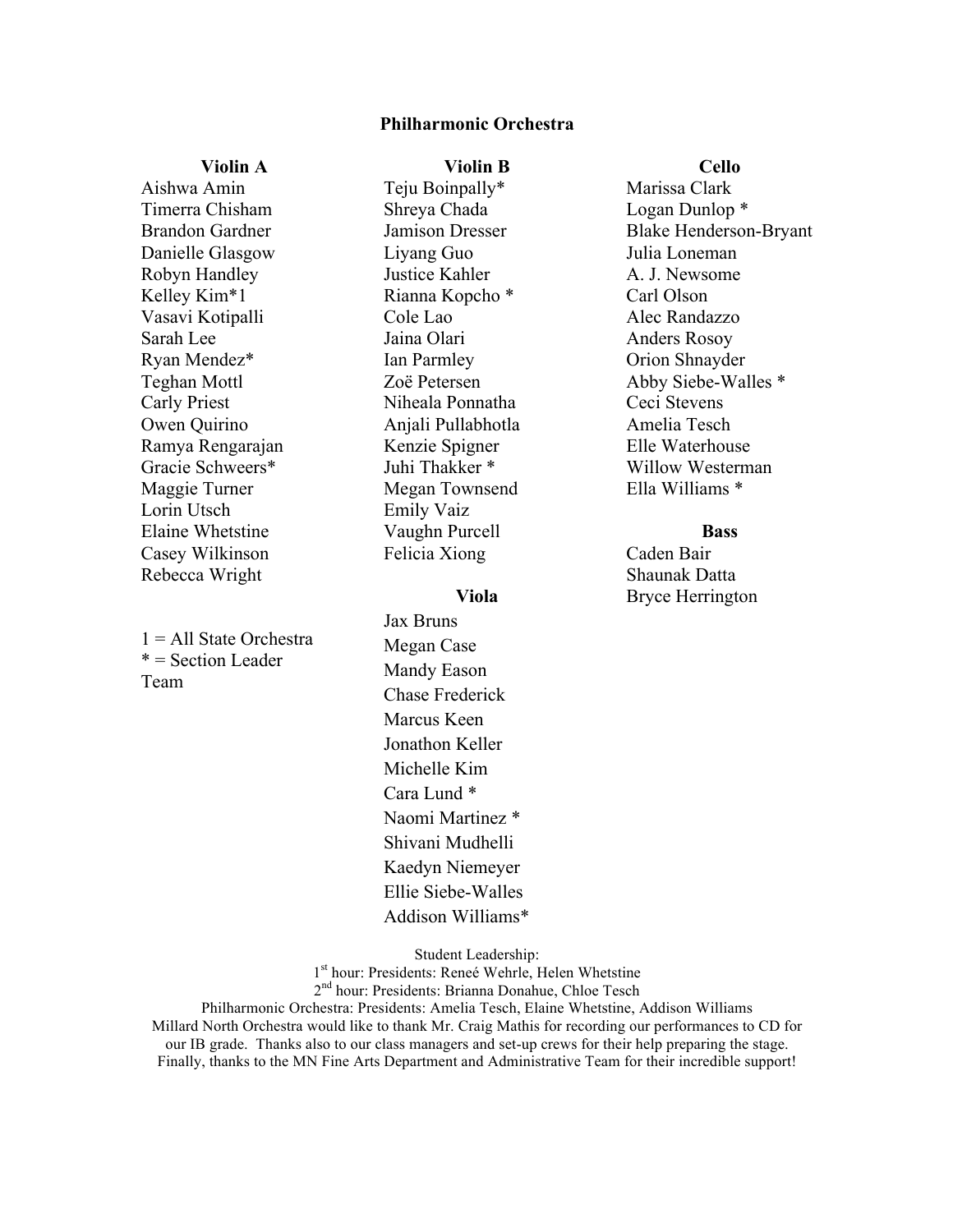## **2nd Hour Symphony Orchestra**

**Violin B**

# Damien Alexander Ethan Chen \* 1 Grace Dunbar Logan Everts Kira Holt Neil Koul \* Miranda McDaniel Ashlyn Mendoza McKenzie Nelson Anjali Nooka Maddie Ryan Jason Selvaraj Jia Yu Shao \* Maleigha Warwick Laurel Westerman

**Violin A**

\*=Orchestra Section Leader Team 1 = All State Orchestra  $2 =$  All State Band  $3 = All State Choice$ 

T. J. Beacham Lainy Blaker Lizzy Eason Stephannie Garcia Matthew Halbur \* Makenzi Hawk Aditi Jain Alexandria Keen Grace Klinefelter Samantha Lu Rylen Neubauer Anirudh Patchipulusu Natalie Salama Mia Schaeppi Aarun Srinivas Chloe Tesch \* Srikar Yallala

#### **Viola**

Anamika Adhikary Gracie Fagan 2 Austin Infante \* 3 Yvonne Jiang Justin Le Austin Nilius Tristan Proulx-Morin Eden Quirino Liesel Ritter MJ Waterhouse Ella Waters Anton Yavid \*

**Cello**

Zach Adams Liam Anderson Kaitie Beccard Brianna Donahue Xander Downs Christian Fritz Asher Jerald-Mends Macy Keiser Niamh McDonnell Isaac Osmanson Austin Roe Sean Ryan Rizwan Siddiqui Nami Surendranath \* Jackson Taylor \* Doug Thoms Kelson Welker

## **Bass**

Karly Beglin Kieffer Holder Ben Marchand Chloe Muessigmann Cooper Rohde Adam Rutherford Haley Sigler

## WELCOME!

We're glad you're here. We have worked hard in preparation for this performance. Out of respect for our musicians, please observe the following guidelines:

- Ringers set to silent or off
- No talking while playing
- Refrain from flash photography during performance
- If you need to leave and come back during the concert, do so in between selections.

# Thank you and enjoy the show!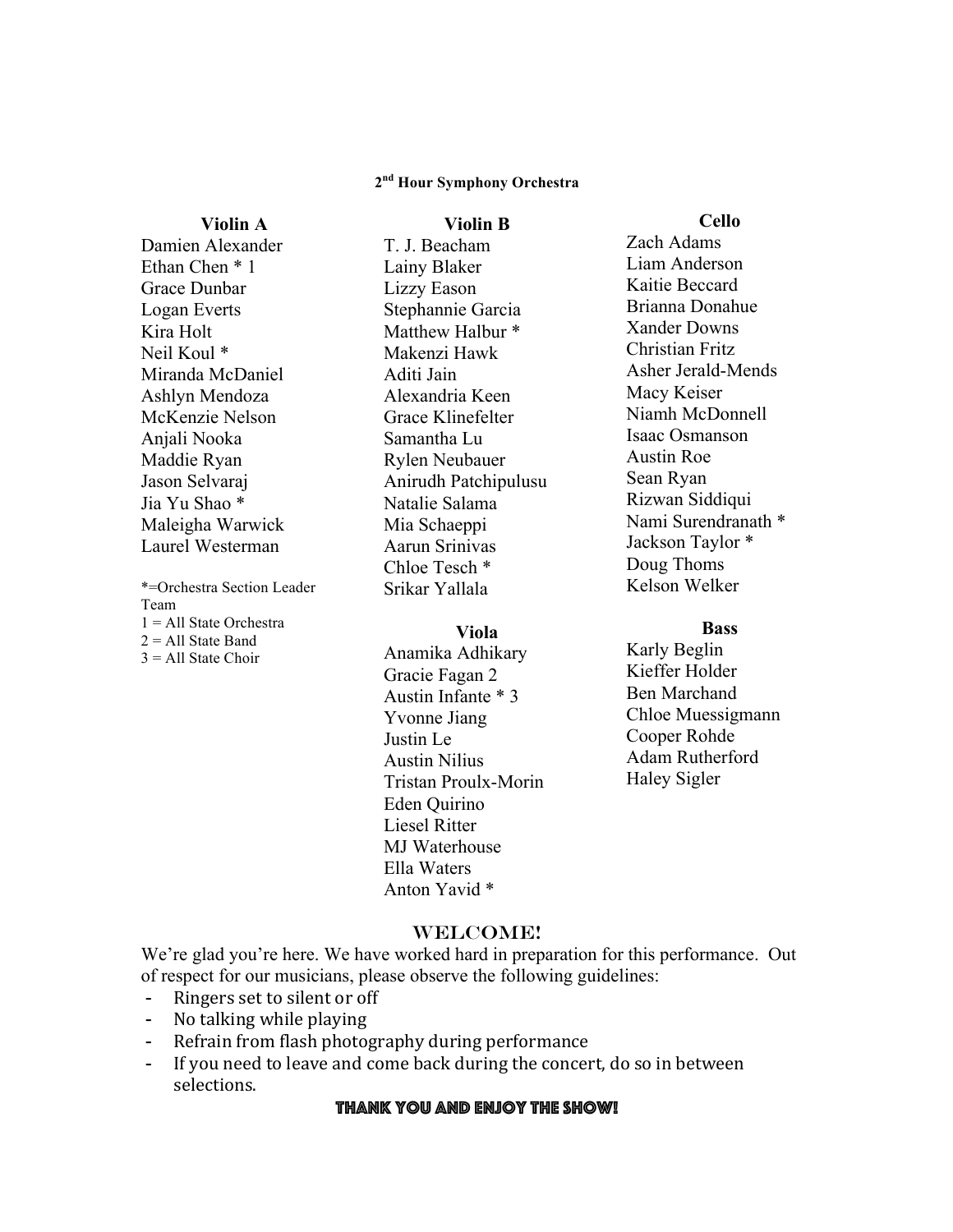# **1st Hour Symphony Orchestra**

## **Violin I**

Isabel Chavez Rachel Folts Mary Johnson Vishnu Menon Shae Monaghan 1 Austin Nguyen 1 Oliver Niu Varun Noronha Fiala Peters Heather Slovut Josie Slovut George Varghese \* 1 Betty Wang \* 1 Helen Whetstine 1 Kennedy Wolfe Christina Youn Jeff Zhao

# **Bass**

Daniel Bartolomei Brandon Collins Jared Klahn Chloe Muessigmann Noah Mussman Jackson Taylor

\* = Section Leader  $1 =$  All State Orchestra  $3 = All State Choice$ 

**Violin II** Amrit Ammanamanchi Patrick Benda Pranita Devaraju \* Christopher He Megan Kim Kavya Krishnan James Le Vy Le LeeAnna Lui Ethan McDermott Elizabeth Nielsen Afrah Rasheed Tasha Rustam Aashka Sindhav Palak Singh Maddie Stuart Pranav Viswanathan Renee Wehrle \* 1 Shreya Yadav Leily Zhu

# **Piano**

Christa Yong

**Viola** Ashley Carlson Piyush Gayee Alyssa Jarabek \* 3 Cassidy Jones 1 Emily Juno Jason Kim 1 Rohit Kumar Fianna Long-Bulduc Quincey Loveridge Addisson Stugart \* 1 Will Talbot Alexa Wildy Evan Wohlers 3

# **Cello**

Abbey Braak T. J. Coleman Mitchell Feagins Gabby Hiatt Elizabeth Hill \* Zach Klimowicz Sheng-Jie Lim John-David Mezger Charlie Peng Chella Raghavan Kristin Utsch Kirsten Wandrey Jamie Youn \* 1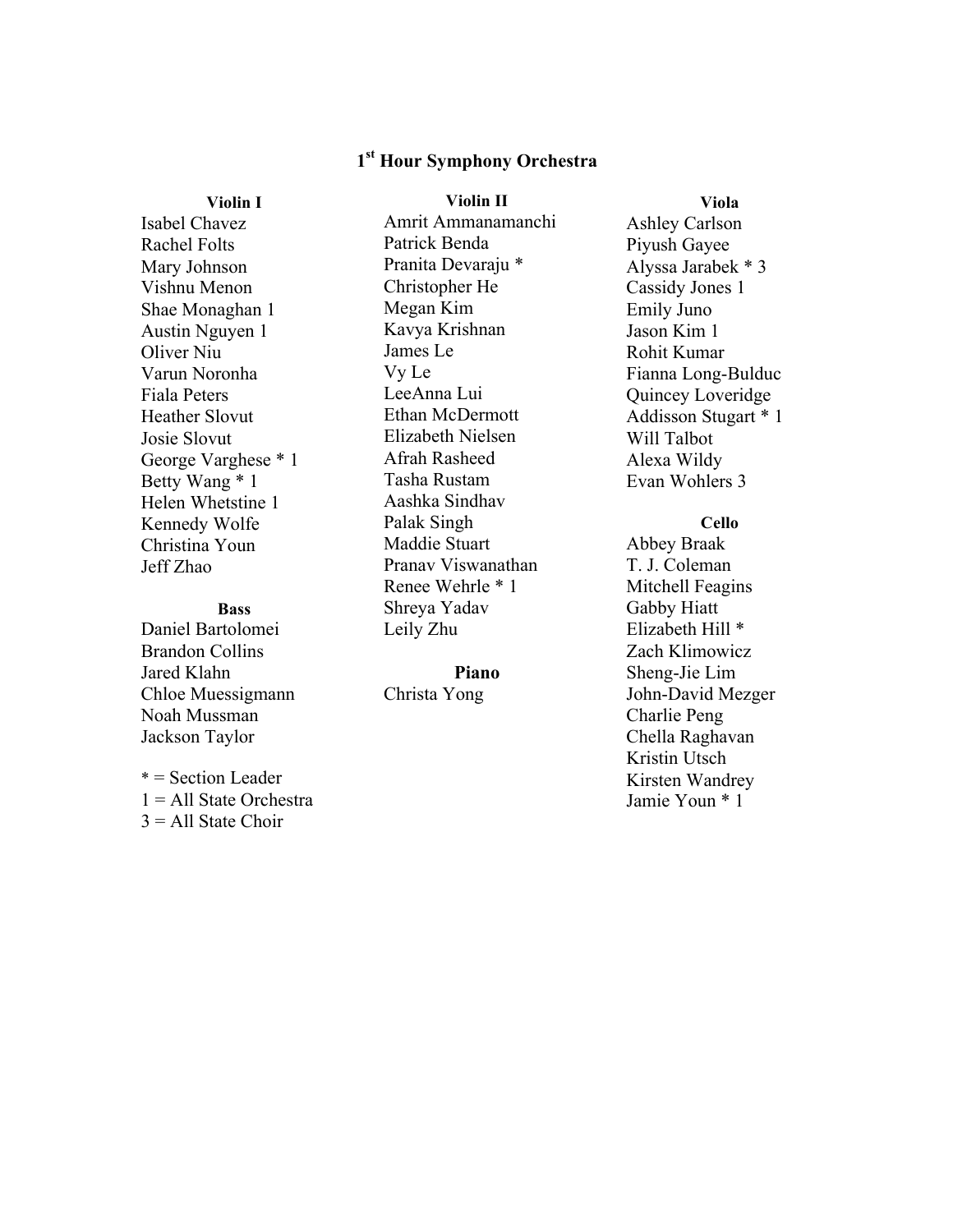# **Upcoming Orchestra Events**

| Date                              | <b>Time</b>                                           | Event                                                              | Location               |
|-----------------------------------|-------------------------------------------------------|--------------------------------------------------------------------|------------------------|
| $1 - 30$                          | All Day                                               | MPS Orchestra Clinic (required)                                    | MSHS Gym               |
| $1 - 30$                          | $\overline{17}$ PM                                    | MPS Orchestra Concert (required)                                   | MSHS Gym               |
| $1-26$ thru<br>$1 - 29$           | All Day                                               | "UNO BOCH Festival (selected)                                      | UNO/Baxter Arena       |
| $-3-6$                            | $\frac{1}{10}$ 5PM<br>rehearsal/<br>7:30PM<br>concert | MN Orchestra Concert w/KMS and<br>NMS (req. for grades 10-12)      | <b>MNHS Auditorium</b> |
| $13 - 18$                         | "All Day                                              | <b>TUNO String Olympics</b>                                        | <b>IIUNO</b>           |
| $\frac{1}{2}$ -22 thru<br>$13-25$ | Overnight<br>$\sqrt{S}$ tay                           | Orchestra Trip to Nashville, TN!                                   | Various locations      |
| $4 - 4$                           | $\parallel$ 7 PM                                      | MN Orchestra Concert (required)                                    | <b>MNHS</b> Auditorium |
| $4-19$ thru<br>$4 - 22$           | <b>TBD</b>                                            | <b>District Music Contest</b>                                      | <b>TBD</b>             |
| $15 - 11$                         | $15$ PM                                               | "MN Music Awards Night                                             | : Cafeteria/Auditorium |
| $-5-6$                            | TBA                                                   | "ASTA Young Orch. Festival (req.<br>$\mathbb{E}^{gth}$ grade only) | <b>TBA</b>             |
| $May$ TBA $MTSA$                  |                                                       | "MN Orch performs in the community "TBD                            |                        |
| $5 - 27$                          | $\parallel$ 10 AM                                     | MN Orch performs at Graduation                                     | <b>Baxter Arena</b>    |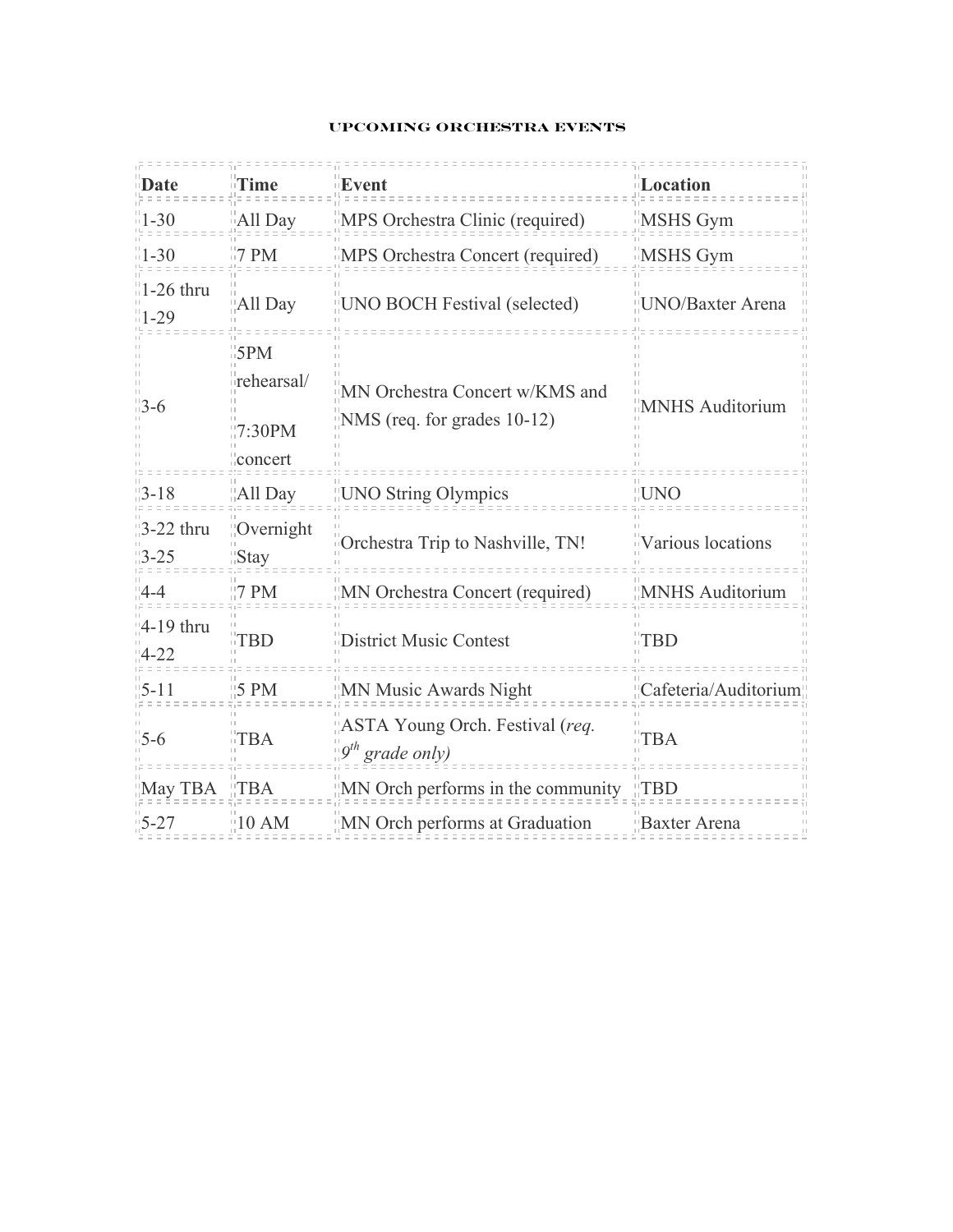#### **MNHS Music Department**

Debbie Martinez, Director of Orchestras Craig Mathis, Assistant Director of Bands and Orchestras Ryan Placek, Director of Bands Megan Tantillo, Director of Vocal Activities Linda Levin, Accompanist

#### **MNHS Administration Team**

Mr. Brian Begley – Principal Mrs. Mary Bayne – Assistant Principal Mr. Aaron Bearinger – Assistant Principal Mr. Casey Lundgren – Assistant Principal Mrs. Susan Marlatt – Assistant Principal Mr. Chad Zimmerman – Assistant Principal/Activities Director

#### **MPS Board of Education**

Mike Kennedy, President Dave Anderson, Vice-President Mike Pate, Treasurer Linda Poole, Secretary Patrick Ricketts, Board Member Paul Meyer, Board Member Dr. Jim Sutfin - Superintendent

*The district respectfully requests that any audio or video recording made of this performance be for personal use only and not be posted to a public website. Posting to a public website violates copyright law and the licensing agreement that covers the music contained in this performance. The District's license does not authorize the broadcasting, telecasting, or transmission or retransmission by wire, Internet, website, or other media.*